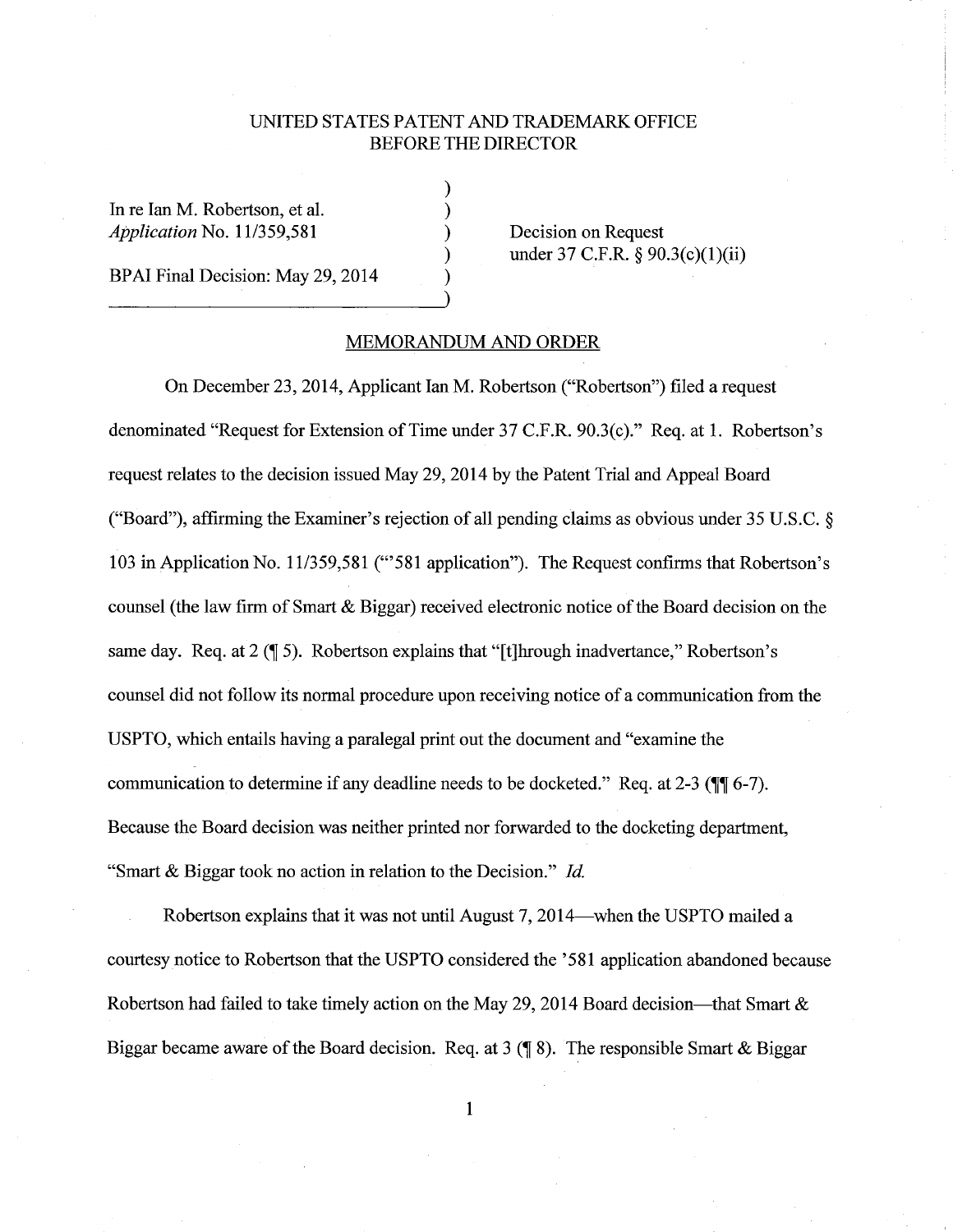attorney was on vacation at the time; he was made aware of the decision on August 25, 2014, the first day that he returned to the office. Req. at  $3 \times 8$ . Robertson states that the decision and Notice of Abandonment was passed onto in-house counsel at BlackBerry Limited (assignee of the '581 application) via email the same day. Req. at  $2 (\sqrt{\frac{3}{2}}) \& 3 (\sqrt{\frac{8}{2}})$ . Robertson expressly states:

From August 25, 2014 until the filing of this Request, (i) the application was reviewed culminating in a decision that a continuation application with different claims was desired and (ii) research was conducted to determine what options might be available to recover from the abandonment so that the continuation application could be filed.

Req. at 3 **(**¶ 9).

In the first paragraph of the Request, Robertson states that he seeks "an extension of the

time period specified in 37 CFR 90.3(a)(3)(i) for filing a civil action under 35 U.S.C. 145." Req.

at 1 ( $\P$  1). Such a request is consistent with 37 C.F.R. § 90.3(c)(1).<sup>1</sup> However, in the section

titled "Relief Sought," Robertson expressly states that he seeks the additional time in order to file

a continuation application:

The Director is requested to extend the time period specified in 37 CFR  $90.3(a)(3)(i)$  to a date that is 30 days after the issuance of a decision regarding the present request so that a continuation application may be filed.

Req. at 4. That Robertson seeks such relief is consistent with the body of the Request, which

indicates that the period between August 25, 2014 (when Robertson became aware of the Board

<sup>&</sup>lt;sup>1</sup> On September 16, 2012, various changes to title 37 of the Code of Federal Regulations took effect. These included replacing the previous regulations governing the seeking of judicial review of Board decisions at 37 C.F.R. §§ 1.301-304, with the provisions at 37C.F.R. §§ 90.1- 90.3. Since the Board decision here was issued after the September 16, 2012 effective date, the new rules would govern any time extension request. Substantively, however, the rules are effectively equal.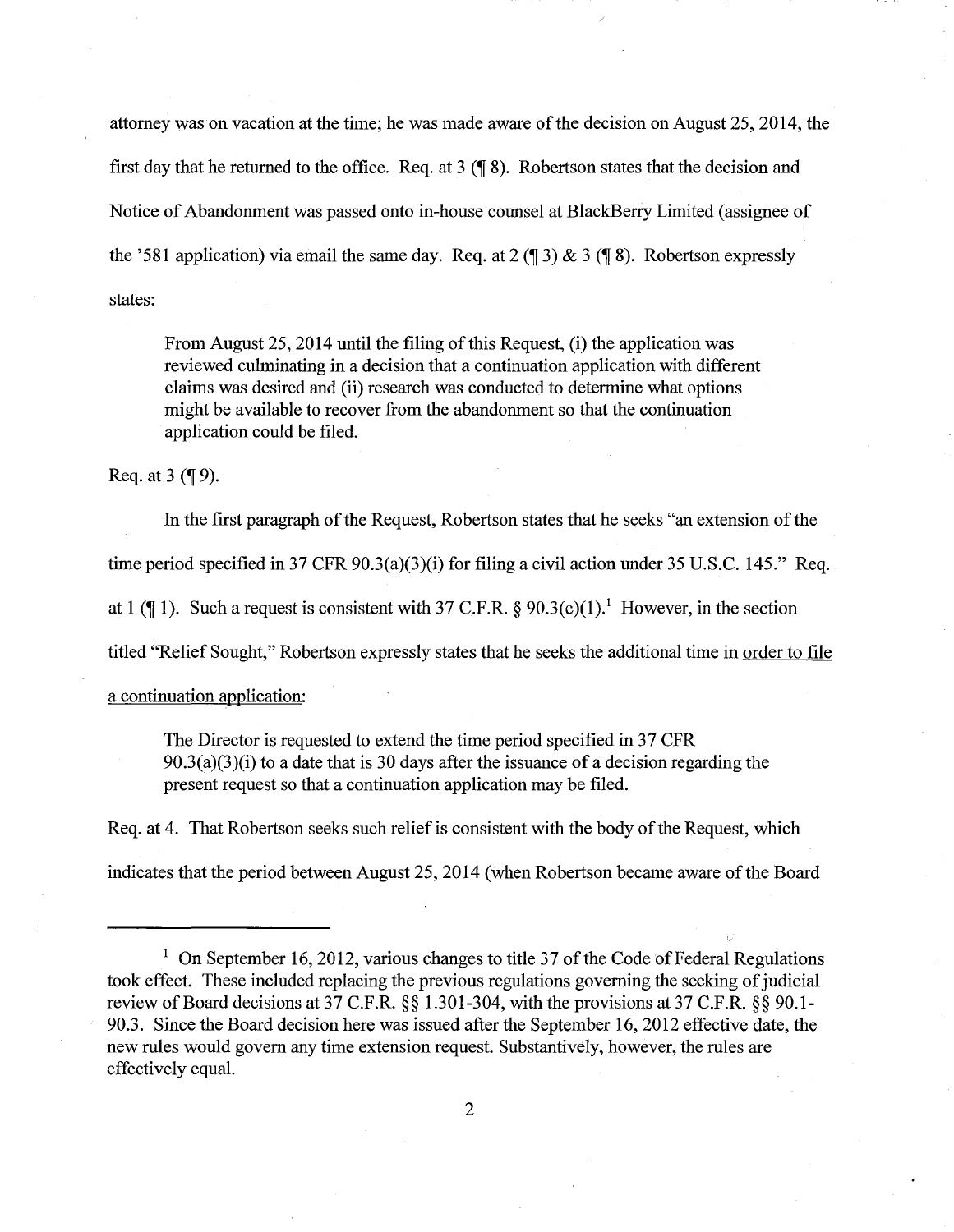decision) and December 23, 2014 (when the Request was filed) was spent trying to figure out how to file a continuation application in light of the abandonment, which resulted in the underlying Request. 37 CFR § 90.3 neither contemplates nor permits the Director to extend the time to seek judicial review of a Board decision for the entirely different purpose of filing a continuation application. To wit, a civil action under 35 U.S.C. § 145 is not a "continuation application." Granting the relief sought here by Robertson would be tantamount to reviving  $\overline{\phantom{0}}$ Robertson's abandoned application, which is governed by a different regulation and standard. *See* 37 C.F.R. § 1.137; MPEP § 711.03. Thus, because Robertson's Request seeks additional time under  $\S 90.3(c)$  to file a continuation application, the Request is denied as improper. Robertson may pursue the proper mechanism for reviving his application and filing a continuation application if that is the relief he desires. *See, e.g.,* 37 C.F.R. § 1.137.

Moreover, given the above-referenced text and requested relief, it is impossible to treat Robertson's request as one properly made for additional time to pursue judicial review under Rule 90.3. This denial is without prejudice to Robertson to filing a properly-styled request for additional time under the "excusable neglect" standard of 37 C.F.R.  $\S$  90.3(c)(1)(ii) if he desires to seek judicial review of the Board decision in the '581 application. Any subsequently-filed request under Rule  $90.3(c)(1)(ii)$  relating to the May 29, 2014 Board decision here must, of course, be consistent with the facts already described in the underlying Request.

Robertson should be aware that in determining excusable neglect, the USPTO applies the standard used by the Federal Courts. MPEP § 1216. The determination of whether failing to properly file a civil action or appeal within the prescribed time period is the result of "excusable neglect" is

3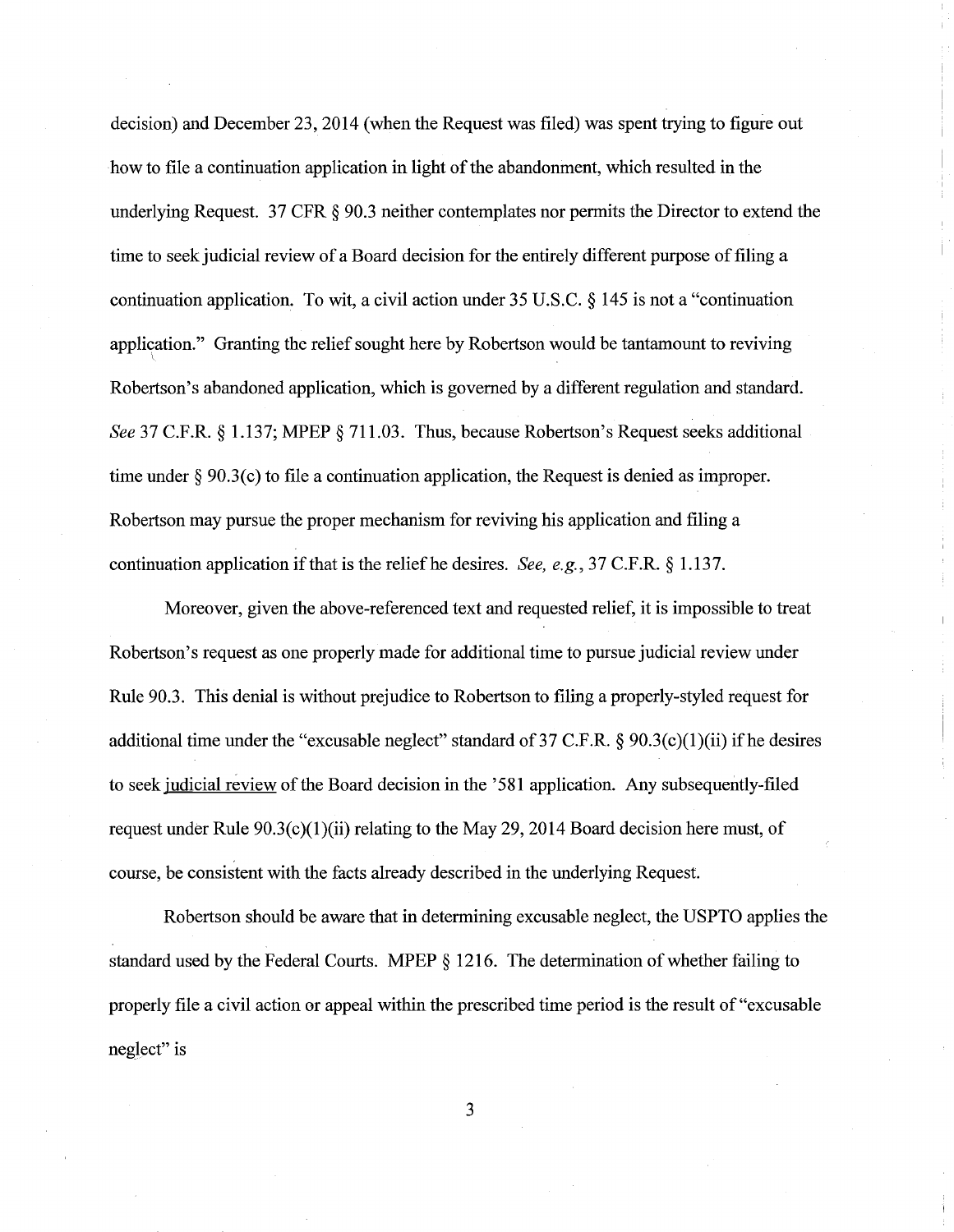an equitable one, taking account of all relevant circumstances surrounding the party's omission. These include ... [1] the danger of prejudice to [another party], [2] the length of the delay and its potential impact on judicial proceedings, [3] the reason for the delay, including whether it was within the reasonable control of the movant, and [4] whether the movant acted in good faith.

Pioneer Inv. Servs. v. Brunswick Assocs. Ltd. P'ship, 507 U.S. 380, 395 (1993) (brackets added). Excusable neglect "is understood to encompass situations in which the failure to comply with a filing deadline is attributable to negligence." *Id* at 394. However, while "excusable neglect" is a "somewhat 'elastic concept,"' it is generally recognized that "inadvertence, ignorance of the rules, or mistakes construing the rules do not usually constitute 'excusable neglect."' *Id* at 392 (citations omitted). The third *Pioneer* factor—inquiring into the "reasons for the delay" in ultimately complying with the missed deadline-is generally considered the most important factor in the analysis. *See, e.g., Firsthealth of the Carolinas, Inc. v. Carefirst of Maryland, Inc.,*  479 F.3d 825 (Fed. Cir. 2007); *Graphic Commc'ns Int'! Union, Local 12-Nv. Quebecor Printing Providence, Inc., 270 F.3d 1, 5-6 (1st Cir. 2001)* ("the excuse given for the late filing must have the greatest import") (citations omitted); *Pumpkin, Ltd v. The Seed Corps,* 43 USPQ2d 1582, 1587 n.7 (TTAB 1997) (cited with approval in *Firsthealth).* 

An attempt to demonstrate entitlement to relief under Rule 90 and the *Pioneer* factors here should include the reasons given for late filing, which include the reasons why Robertson missed the original deadline for seeking judicial review and why it took until December 23, 2014 to take any action on the application.<sup>2</sup> Robertson should be aware that the sole reason given here for missing the original filing deadline—a law firm clerical error—is generally considered to be

 $2$  The Director recognizes that no formal action has been taken by Robertson in the '581 application during the pendency of the underlying Request here.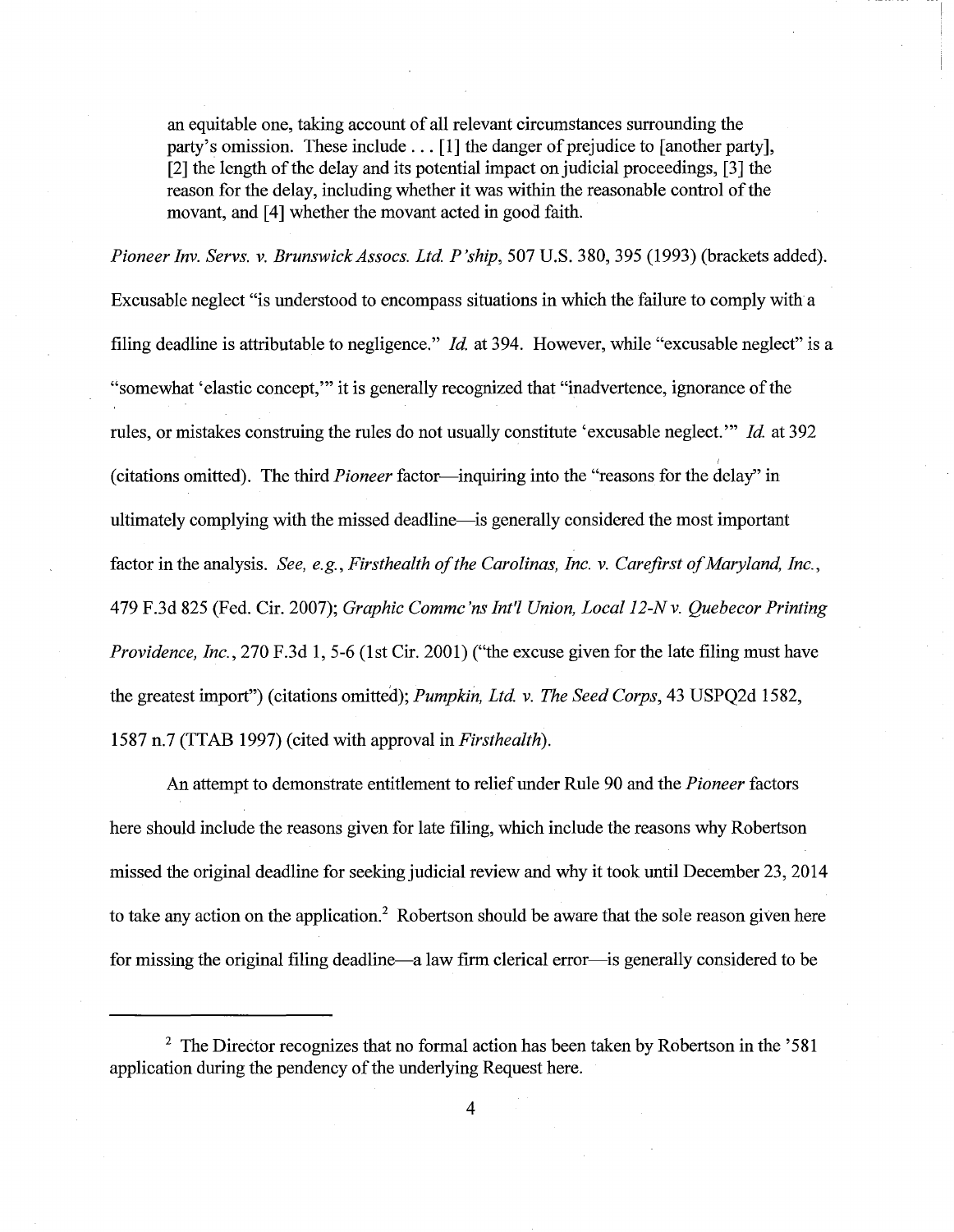"wholly within the reasonable control" of the movant, which, in tum, is generally not understood to constitute "excusable neglect." *See, e.g., Pioneer,* 507 U.S. at 398 (giving "little weight to the fact that counsel was experiencing upheaval in his law practice at the time" of the missed deadline); *Firsthealth*, 479 F.3d at 829-30 (upholding USPTO denial under "excusable neglect" standard where "reasons given for [the] delay were wholly within" movant's control, including firm docketing error); *Pumpkin,* 43 USPQ2d at 158T-88 (same) (cited with approval in *Firsthealth,* 479 F.3d at 829).

Further, any subsequently-filed request under Rule  $90.3(c)(1)(ii)$  for time to seek judicial review of the Board decision in the '581 application should also explain the basis for Robertson's conclusion at the end of December, 2014 that filing a request for additional time to seek judicial review was the proper course of action to "recover from the abandonment" (Req. at  $3$  [¶ 9]) in order to file a continuation application. That inquiry is relevant to the reasons for the delay, and the lengthy of the delay, at a minimum, under *Pioneer.* Robertson here does not cite to any authority supporting his conduct. Moreover, no rationale basis is apparent for concluding that a request for additional time to seek judicial review was the appropriate course of conduct after reviewing the governing regulations and guidance regarding how to "recover from abandonment." Those regulations and guidance—in particularly, 37 C.F.R. § 1.137 and MPEP § 711.03-make clear that the appropriate mechanism for the outcome Robertson sought is a petition for revival. Even the Notice of Abandonment that Robertson received in August, 2014, and the triggered the events leading up to the filing of the underlying Request here, makes clear that a petition under 37 C.F.R. § 1.137 is the correct course to pursue for reviving an abandoned application. *See* '581 Application Notice of Abandonment (Aug. 7, 2014) ("Petitions to revive

5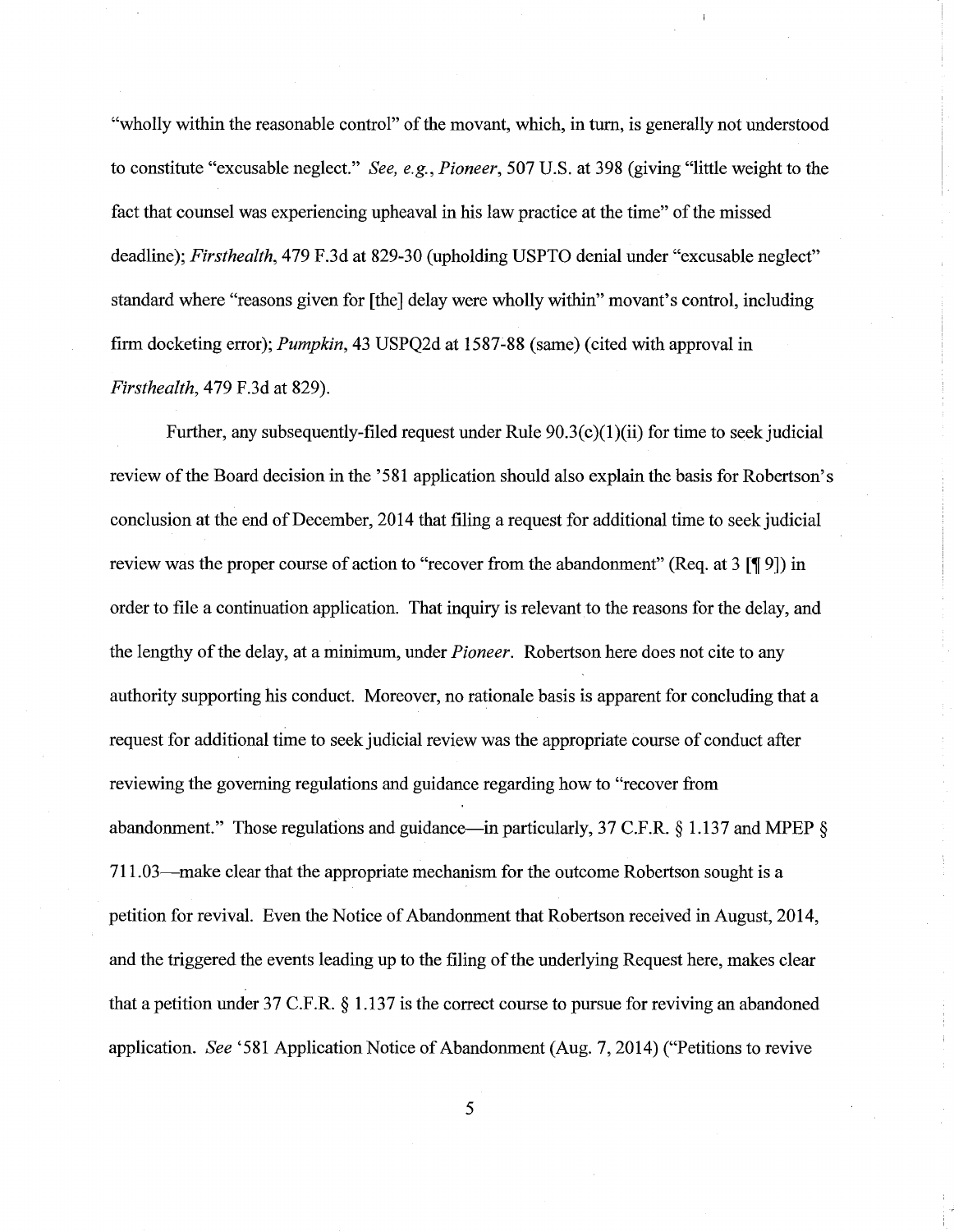under 37 CFR 1.137, or requests to withdraw the holding of abandonment under 37 CFR 1.181, should be promptly filed to minimize any negative effects on patent term."). The law generally recognizes that a failure to appreciate governing rules does not amount to "excusable neglect." *See, e.g., Pioneer,* 507 U.S. at 392; *In re Pettie,* 410 F.3d 189, 192 (5th Cir. 2005) (holding, in context of applying *Pioneer* to Fed. R. Civ. P. 60(b), that when delay is "attributable solely to counsel's carelesness with or misapprehension of the law or the applicable rules of court," it would have been an abuse of discretion for court to reopen case); *Graphic Commc 'ns,* 270 F.3d at 5-6 (counsel's ignorance of rules is not excusable neglect, applying *Pioneer); In re Rebel Rents, Inc.,* 326 B.R. 791 (C.D. Cal. 2005) ("reason for delay" factor weighed against "excusable neglect" where'based on failure to read and understand relevant regulations). *See also Anheuser-Busch, Inc. v. Mambo Seafood #1, Inc.,* TTAB Opp.# 91160250 (Entry #76) (Aug. 31, 2009) (denying request for time extension under "excusable neglect" standard where parties' explanation was not based upon a "reasonable or plausible" reading of relevant regulations). Any future request for additional time under Rule 90 should thus address these considerations.